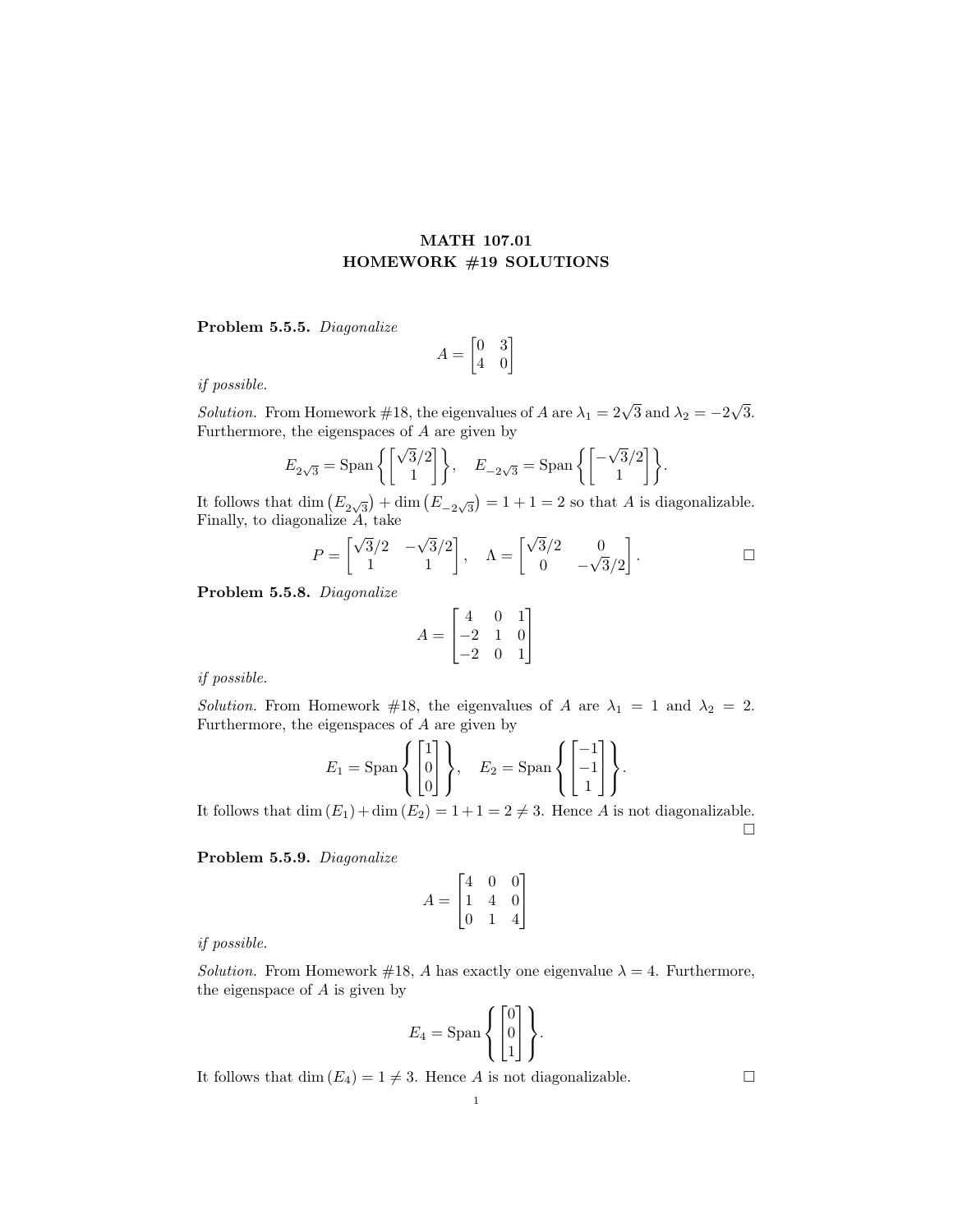Problem 5.5.16. Diagonalize

$$
A = \begin{bmatrix} -4 & 5\\ -4 & 4 \end{bmatrix}
$$

if possible.

Solution. From Homework #18, the eigenvalues of A are  $\lambda_1 = 2i$  and  $\lambda_2 = -2i$ . Furthermore, the eigenspaces of A are given by

$$
E_{2i} = \text{Span}\left\{ \begin{bmatrix} 1 - i/2 \\ 1 \end{bmatrix} \right\}, \quad E_{-2i} = \text{Span}\left\{ \begin{bmatrix} 1 + i/2 \\ 1 \end{bmatrix} \right\}.
$$

It follows that dim  $(E_{2i})$  + dim  $(E_{-2i}) = 1 + 1 = 2$  so that A is diagonalizable. Finally, to diagonalize A, take

$$
P = \begin{bmatrix} 1 - i/2 & 1 + i/2 \\ 1 & 1 \end{bmatrix}, \quad \Lambda = \begin{bmatrix} 2i & 0 \\ 0 & -2i \end{bmatrix}.
$$

Problem 5.5.17. Diagonalize

$$
A = \begin{bmatrix} 1 & 0 & 0 \\ 0 & 0 & 1 \\ 0 & -1 & 0 \end{bmatrix}
$$

if possible.

Solution. From Homework #18, the eigenvalues of A are  $\lambda_1 = 1$ ,  $\lambda_2 = i$ , and  $\lambda_3 = -i$ . Furthermore, the eigenspaces of A are given by

$$
E_1 = \text{Span}\left\{ \begin{bmatrix} 1 \\ 0 \\ 0 \end{bmatrix} \right\}, \quad E_i = \text{Span}\left\{ \begin{bmatrix} 0 \\ -i \\ 1 \end{bmatrix} \right\}, \quad E_{-i} = \text{Span}\left\{ \begin{bmatrix} 0 \\ i \\ 1 \end{bmatrix} \right\}.
$$

It follows that  $\dim(E_1) + \dim(E_i) + \dim(E_{-i}) = 1 + 1 + 1 = 3$  so that A is diagonalizable. Finally, to diagonalize A, take

$$
P = \begin{bmatrix} 1 & 0 & 0 \\ 0 & -i & i \\ 0 & 1 & 1 \end{bmatrix}, \quad \Lambda = \begin{bmatrix} 1 & 0 & 0 \\ 0 & i & 0 \\ 0 & 0 & -i \end{bmatrix}.
$$

**Problem 5.5.31.** Let  $A, B \in M_{n \times n}(\mathbb{R})$  be similar. Show that  $p_A(\lambda) = p_B(\lambda)$ .

Solution. Since A and B are similar, there is a  $P \in GL_n(\mathbb{R})$  such that  $A = P^{-1}BP$ . It follows that

$$
p_A(\lambda) = \det(\lambda I - A) = \det(\lambda P^{-1}P - P^{-1}BP) = \det(P^{-1}(\lambda I - B)P)
$$
  
= det (P<sup>-1</sup>) det (\lambda I - B) det (P) = det (P<sup>-1</sup>) det (P)p<sub>B</sub>(\lambda)  
= det (P<sup>-1</sup>P)p<sub>B</sub>(\lambda) = det (I)p<sub>B</sub>(\lambda) = p<sub>B</sub>(\lambda).

Problem 5.5.32. Let  $A, B, C \in M_{n \times n}(\mathbb{R})$ .

- (a) Show that A is similar to A.
- (b) Show that A is similar to B if B is similar to A.
- (c) Show that  $A$  is similar to  $C$  if  $A$  is similar to  $B$  and  $B$  is similar to  $C$ .